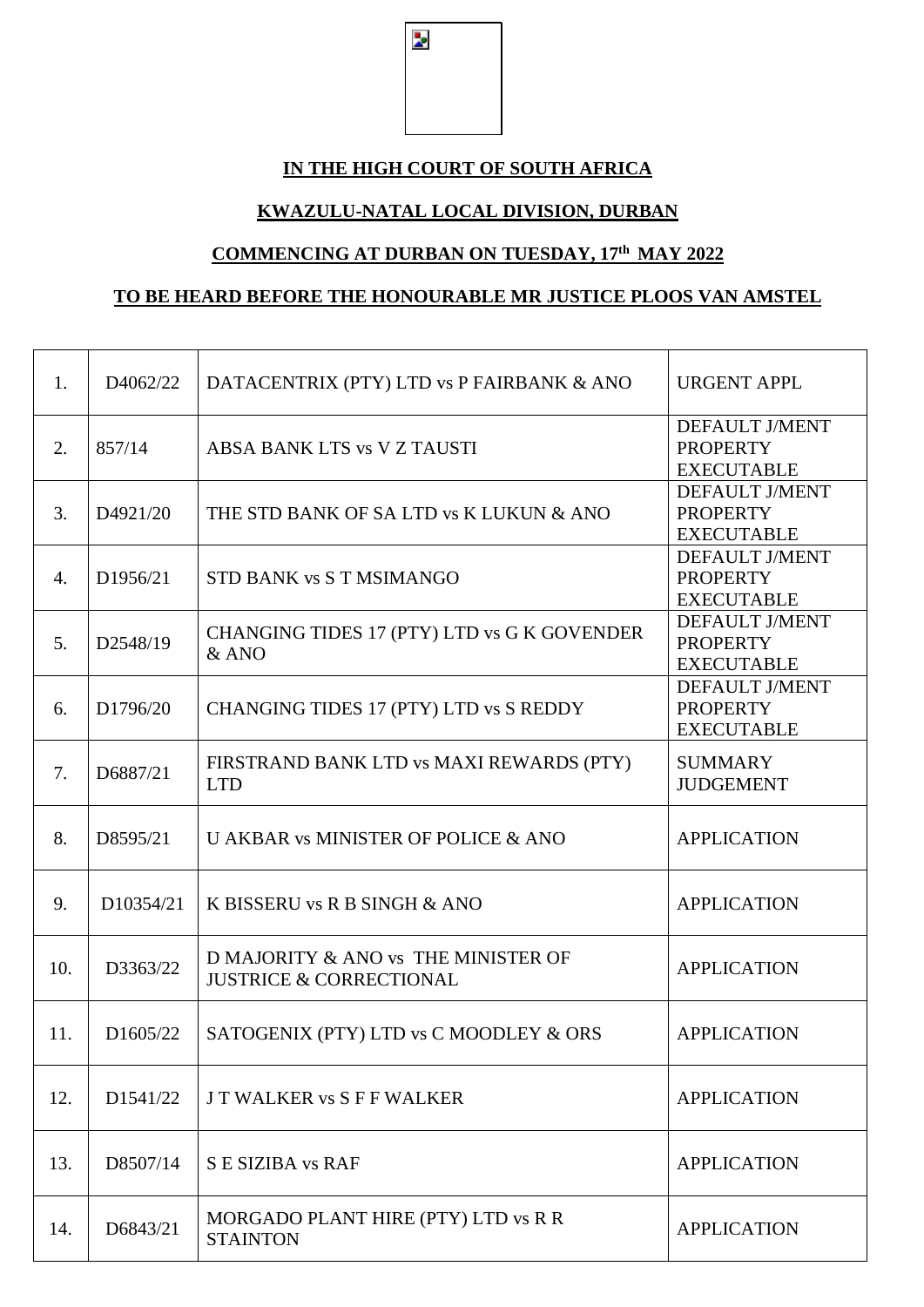| 15. | D1538/22  | N G BIYELA vs RAF                                                 | <b>APPLICATION</b>                      |
|-----|-----------|-------------------------------------------------------------------|-----------------------------------------|
| 16. | D1539/22  | C N NCWANE vs RAF                                                 | <b>APPLICATION</b>                      |
| 17. | D909/19   | P I XULU vs RAF                                                   | <b>APPLICATION</b>                      |
| 18. | D1596/22  | <b>J N NDIMANDE vs THE MINISTER OF POLICE</b>                     | <b>APPLICATION</b>                      |
| 19. | D4235/22  | K ANAPPA vs DR A S C SHAIKH & ORS                                 | <b>APPLICATION</b>                      |
| 20. | D1586/22  | M NAIDOO vs A NAIDOO & ORS                                        | <b>APPLICATION</b>                      |
| 21. | D11473/21 | LEOPARD LINE HAUL (PTY) LTD vs L A GOVENDER                       | <b>APPLICATION</b>                      |
| 22. | D1547/22  | A MVELASE vs RA                                                   | <b>APPLICATION</b>                      |
| 23. | D1529/22  | K P KHUZWAYO vs DOH                                               | <b>APPLICATION</b>                      |
| 24. | D1542/22  | P F NGCOBO vs THE MEMBER OF EXECUTIVE<br><b>COUNCIL (MEC)</b>     | <b>APPLICATION</b>                      |
| 25. | D10008/21 | MEC OF THE DOE vs P P HLANTSHWAYO                                 | <b>APPLICATION</b>                      |
| 26. | D1564/19  | F KIRIBANGA vs RAF                                                | <b>APPLICATION</b>                      |
| 27. | D7961/21  | A SOODYALL & ANO vs P N NZIMANDE                                  | <b>APPLICATION</b>                      |
| 28. | D2146/20  | SB GUARANTEE CO (RF) PTY vs C W SUBRAMONEY                        | <b>APPLICATION</b>                      |
| 29. | D5589/19  | <b>J W CURRIN vs RAF</b>                                          | <b>APPLICATION</b>                      |
| 30. | D2921/21  | <b>SB GUARANTEE CO vs R RAMSAMY</b>                               | <b>APPLICATION</b>                      |
| 31. | D6842/21  | M PLANT HIRE (PTY) LTD vs ROKWIL (PTY) LTD                        | <b>LIQUIDATION</b><br><b>WINDING UP</b> |
| 32. | D6845/21  | MORGADO PLANT HIRE (PTY) LTD vs ROKWIL<br><b>CIVILS (PTY) LTS</b> | <b>WINDING WINDING</b><br><b>UP</b>     |
| 33. | 1289/22   | <b>S ENOCH vs S ENOCH</b>                                         | <b>DIVORCE</b>                          |